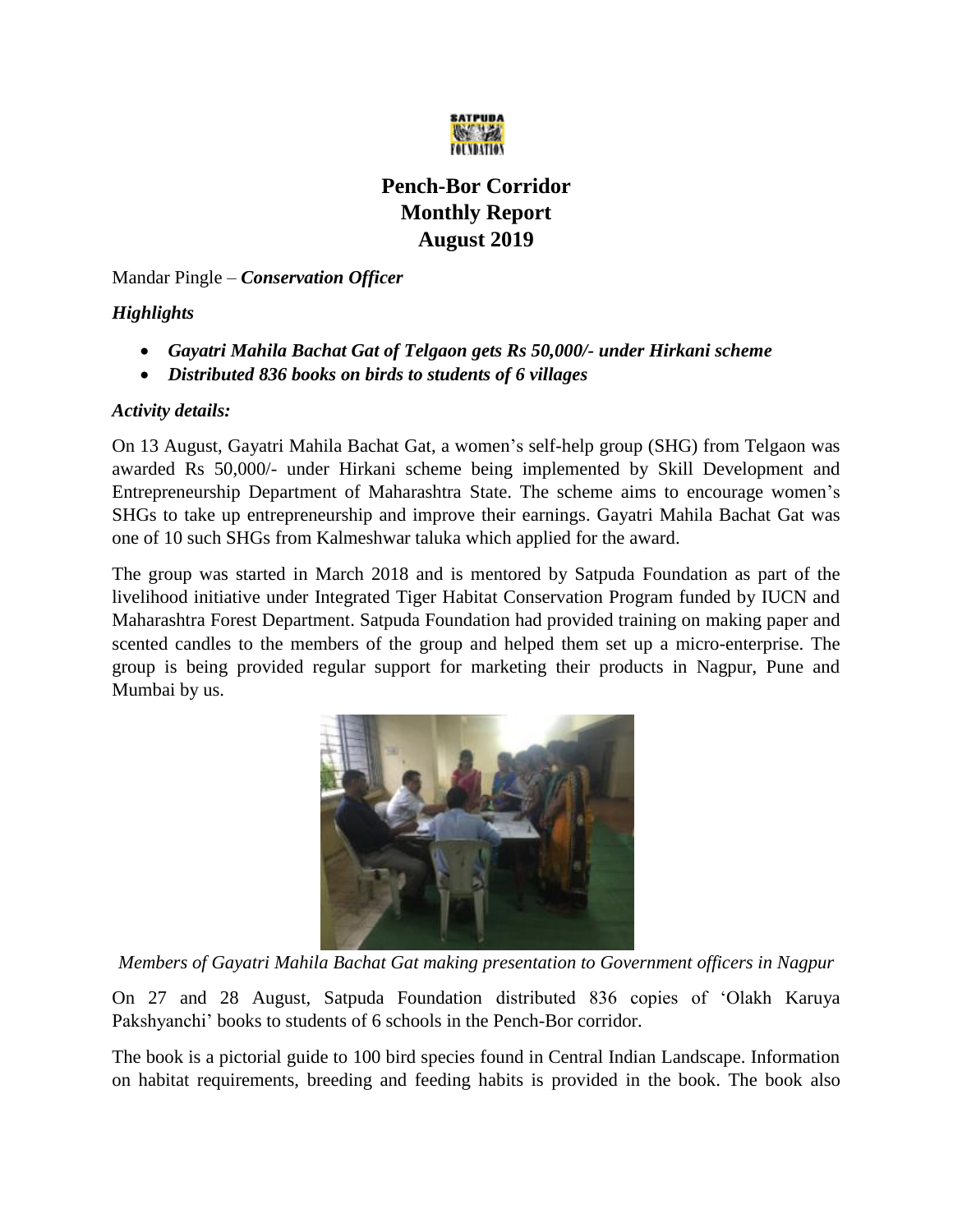serves as a guide for bird watching. Dos and don'ts while bird-watching are listed in the book. The book is prepared and published by Satpuda Foundation.

Mandar explained to the students on how to use the book and prepare a list of birds found near their village. He explained that birds are excellent indicators of the health of the ecosystem and that we must strive to protect birds for our survival.

During the program, audio visual presentations on birds was also made providing more information on birds. (Details in table below)

| Sr no | Date             | School                         | Village      | No. of books distributed |
|-------|------------------|--------------------------------|--------------|--------------------------|
| 1.    | $27 \text{ Aug}$ | Narendra High School           | Telgaon      | 108                      |
| 2.    | $27 \text{ Aug}$ | <b>ZP Upper Primary School</b> | Lohgad       | 75                       |
| 3.    | $27 \text{ Aug}$ | Narendra High School           | Lohgad       | 80                       |
| 4.    | 28 Aug           | <b>ZP Primary school</b>       | Temburdoh    | 40                       |
| 5.    | 28 Aug           | Lokmanya High School           | Badegaon     | 348                      |
| 6.    | 28 Aug           | Sarvoday High School           | Umari        | 185                      |
|       |                  |                                | <b>Total</b> | 836                      |



*Sarpanch for Telgaon Ms Gaydhane distributing bird guide books KFW* **Cover** *(left)*, *book cover (left)*, *book cover (left)*, *book cover (left)*, *book cover (left)*, *book cover (left)*, *book cover (l (right)*



*Students and teachers of Narendra High School Telgaon after book distribution*